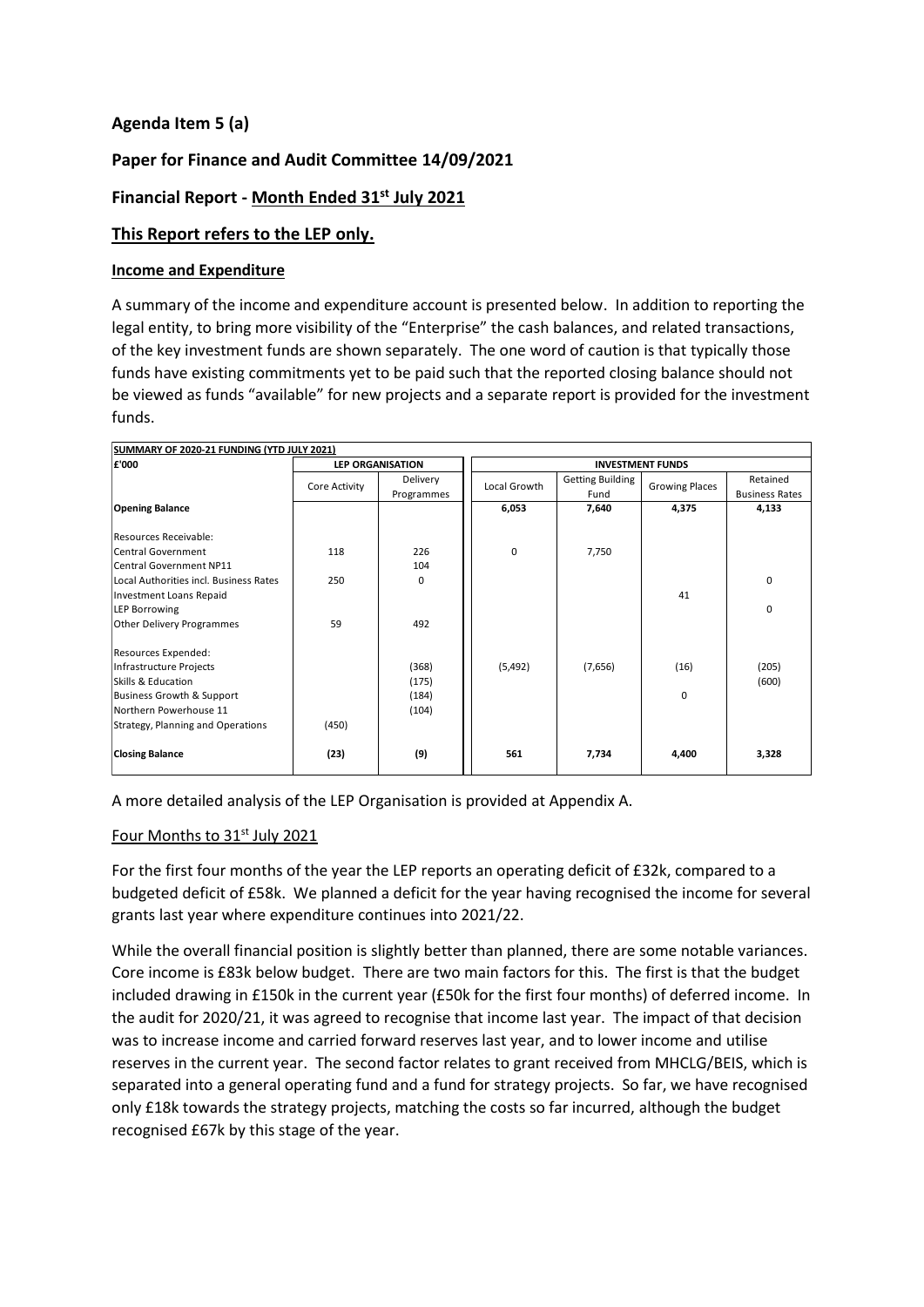Part of the background is the reported delay to receiving our core annual grant payment of £500k. We have been slightly cautious to accrue income at the budgeted level or to commit project funds in anticipation that payments will be received. The position has eased in August with receipt of half the annual grant, but a second payment remains uncertain. Consequently the allocation of the MHCLG/BEIS grant between operations and strategy may need to be different to the split that was budgeted.

Despite the lower income, the deficit on core activities at £23k is better than the budgeted deficit of £37k. This is due to operating costs running £97k lower than budget in the early part of the year. Most significant among the positive cost variances is £38k on staff costs, although this is to some extent a presentational matter. Confirmation of the higher grants for the Growth Hub means more core staff time (and cost) continue to support Growth Hub activities, thus reducing the burden on core costs. We have also limited our expenditure on temporary staff, consultant and legal and professional services generating savings of £27k. In addition, the ongoing restrictions on working in the office, travel and face to face meetings yielded a £10k saving to budget. We have yet to require any of the contingency budget generating a positive variance of £17k.

This year we budgeted to use £650k of Retained Business rates to fund £550k of Accelerate grants and £100k for Place Marketing. The Accelerate grants are being paid out faster than profiled, and expenditure is ahead of budget by £90k. However, this is matched by income.

On our programmes, there are also a couple of variances worthy of explanation. Because for many of our programmes, income is claimed in arrears once costs are defrayed, income is accrued at the cost run rate. Notable is that the Growth Hub income and costs are running £41k below the budget. Most of that was incurred by May, and expenditure is now running much closer to budget levels. Recruitment is ongoing to bolster the team and activities such as the peer networks have only just begun to operate at the anticipated levels.

The income and costs of EZ programme are currently £39k below budget, but as and when deals come through the associated consultant and legal costs will increase quickly.

#### Full Year Forecast

The most significant updates to the forecast relate to expected income. We continue to assume full MHCLG/BEIS core funding albeit that £250k remains outstanding. As mentioned earlier in the report, the recognition of income last year has reduced the expectation for other income in this year by £150k. In contrast, we have been awarded £100k of additional income, spread over 2 years to September 2023, to support work on North-West Net Zero. £25k has been included in the forecast covering the period 1/10/21 to 31/3/22. We are currently recruiting an Energy Programme Manager (a £70k p.a. post) funded principally by this additional income but topped up by strategy projects funding. Potential upsides not included in the forecast include a possible management fee for LGF arising from residual balances and increases in the supplementary grant arising from repayments within the GPF.

On the expenditure side, core staff costs are anticipated to be below budget by £90k, the saving materialising from our flexible approach to staff supporting programmes particularly the Growth Hub.

All programmes are currently forecasted to operate to their budgeted position, where income and costs balance, with the exception of Accelerate. This programme had a budgeted deficit of £60k for the year which, following the down scaling of activity, is reduced to £13k.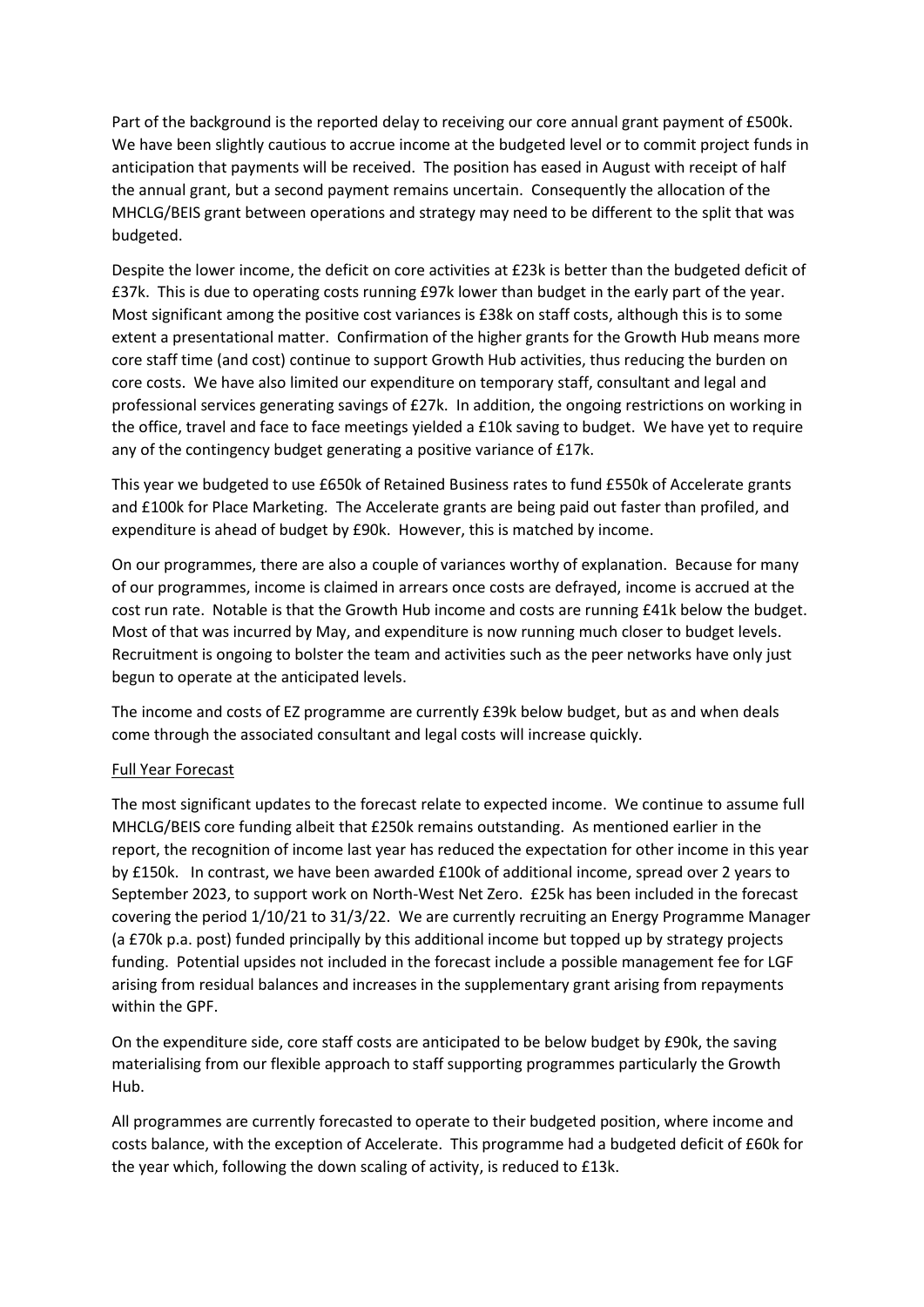Following the forecast changes, the deficit within the core has increased from £113k to £147k, while the deficit for programmes has reduced from £60k to £13k. Overall, the deficit is forecast at £160k compared to budget on £173k.

#### **Impact on Operating Reserves**

LEP reserves include values associated with general operating activities and investing activities, the later arising from the inclusion of the Life Sciences Fund and the investments into the Enterprise Zone. Previously the committee has approved a policy of maintaining the operating reserve above £300k so, for the purposes of this section and comparability to prior years, the reserves have been split into their various components and only the operating reserve is shown in the table below:

|                                    | <b>YTD</b> | <b>Forecast</b> | <b>Budget</b> | Variance |
|------------------------------------|------------|-----------------|---------------|----------|
|                                    | f'000      | f'000           | f'000         | f'000    |
| <b>Opening Reserves at 1/4/21</b>  | 892        | 892             | 591           | 301      |
| <b>Operating Surplus/(Deficit)</b> | (32)       | (160)           | (173)         | 13       |
| <b>Closing Reserves at 31/3/22</b> | 860        | 732             | 418           | 314      |

The forecast opening balance of the reserve is different to the budget, reflecting the audited outcome of 2020-21.

While the opening level of reserves is reassuring, it is affected by recognising income received during 2020-21 which is earmarked to pay for expenses in 2021-22. In addition, some sources of funding achieved in 2020-21, such as management fees for the LGF programme and supplementary revenue grants are not expected to be repeated in 2021-22. For these reasons, we have a budgeted deficit, but the level of reserves is expected to remain above the target level and will ensure we can maintain capacity.

#### **Ian Brooks**

**Finance and Commercial Director**

**September 2021**